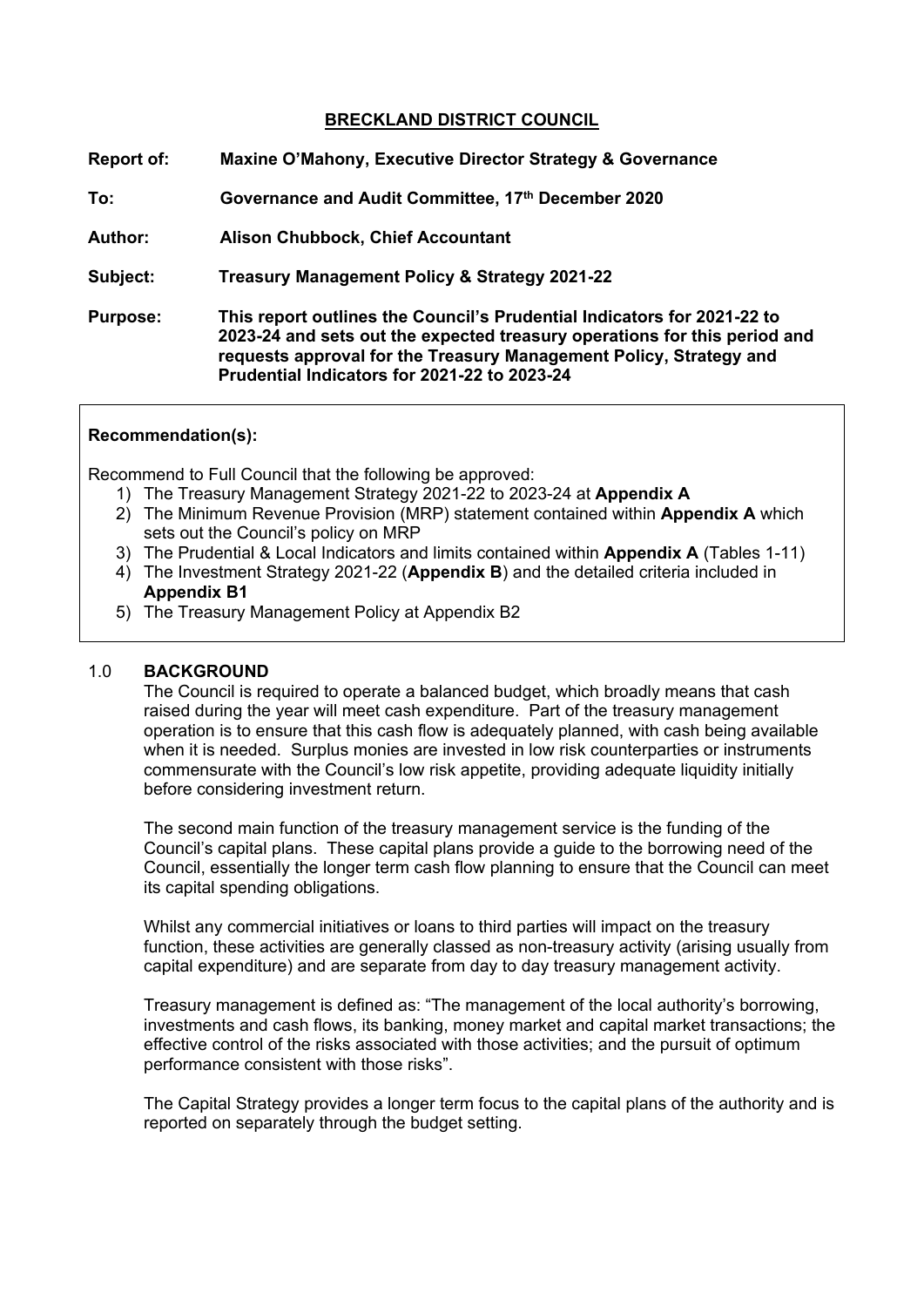# 1.1 **Reporting Requirements**

The Council is required to receive and approve, as a minimum, three main reports each year, which incorporate a variety of policies, estimates and actuals.

**Prudential and treasury indicators and treasury strategy** (this report) – the first and most important report covers:

- The capital plans (including prudential indicators);
- A minimum revenue provision (MRP) policy (how residual capital expenditure is charged to revenue over time):
- The treasury management strategy (how the investments and borrowings are to be organised) including treasury indicators; and
- An investment strategy (the parameters on how investments are to be managed).

**A mid-year treasury management report** – (separate report to this meeting) - This updates members with the progress of the capital position, amending prudential indicators as necessary, and whether the treasury strategy is meeting the strategy or whether any policies require revision.

**An annual treasury report** - This provides details of a selection of actual prudential and treasury indicators and actual treasury operations compared to the estimates within the strategy. (separate report to this meeting)

**Scrutiny** – The above reports are required to be adequately scrutinised and this role is undertaken by the Governance and Audit Committee.

# 1.2 **Treasury Management Strategy for 2021-22**

The strategy for 2021-22 covers two main areas:

- Capital issues
	- The capital plans and the associated prudential indicators
	- The minimum revenue provision (MRP) policy.
- Treasury management issues
	- The current treasury position;
	- Treasury indicators which limit the treasury risk and activities of the Council;
	- Prospects for interest rates;
	- The borrowing strategy;
	- Policy on borrowing in advance of need;
	- The investment strategy;
	- Creditworthiness policy; and
	- Policy on use of external service providers

These elements cover the requirements of the Local Government Act 2003, the CIPFA Prudential Code, MHCLG MRP Guidance, the CIPFA Treasury Management Code and MHCLG Investment Guidance.

# 1.3 **Training**

The CIPFA Code requires the responsible officer to ensure that Members with responsibility for treasury management receive adequate training in treasury management. This also applies to Members responsible for scrutiny. Treasury training for Members last took place 3<sup>rd</sup> October 2019. The training needs of treasury management officers are reviewed on an ongoing basis.

# 1.4 **Treasury management consultants**

The Council's external treasury management advisors are Link Asset Services. There have been no changes to the contractual arrangements which end 31st March 2021. At the time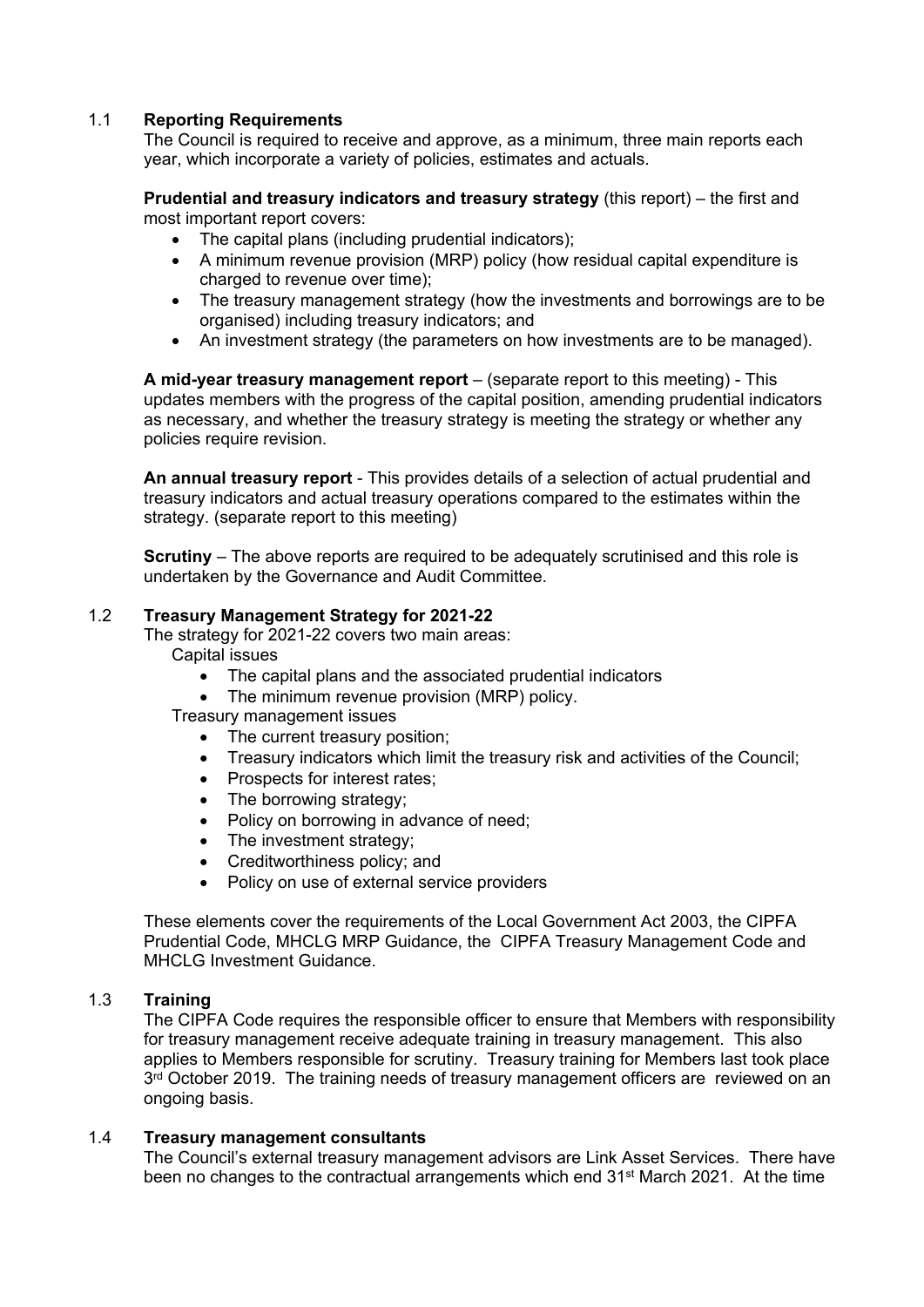of writing this report an extension to the current arrangement is being negotiated. The Council recognises that there is value in employing external providers of treasury management services in order to acquire access to specialist skills and resources. The Council will ensure that the terms of their appointment and the methods by which their value will be assessed are properly agreed and documented, and subjected to regular review.

The Council does not have a retained advisor for non-financial investments but subject to procurement rules will engage the use of external advice on legal and property matters as required.

## 1.5 **Summary of key issues and changes**

The Council has a borrowing need from 2020-21. This is currently a cashflow issue which can be managed through internal borrowing and to help manage this, Table 10 of Appendix A suggests a continued overdraft limit of £2m to be actioned if necessary. The bank have agreed in principle to enable an up to figure and this will only be actioned if necessary to avoid unnecessary bank fees.

On 25 November changes to PWLB lending were confirmed:

*When applying for a new loan, an authority will be required to confirm that the plans they have most recently submitted remain current and provide the assurance that they do not intend to buy investment assets primarily for yield.*

*Moreover, an authority must not pursue a deliberate strategy of using private borrowing or internal borrowing to support investment in an asset that the PWLB would not support and then refinancing or externalizing this with PWLB loans. Under the Prudential Code, local authorities cannot borrow from the PWLB or any other lender for speculative purposes and must not use internal borrowing to temporarily support investments purely for yield.*

They also include an outline of what would constitute investment assets brought primarily for yield as having one or more of the following characteristics:

- *a) Buying land or existing buildings to let out at market rate.*
- *b) Buying land or buildings which were previously operated on a commercial basis which is then continued by the local authority without any additional investment or modification.*
- *c) Buying land or existing buildings other than housing which generate income and are intended to be held indefinitely, rather than the achievement of some meaningful trigger such as the completion of land assembly*

Investment earnings will be heavily dependent on economic and political developments but interest rates are expected to remain low for the forthcoming budget period. (see Appendix A for more information). Some deposit accounts are already offering negative rates for shorter periods

The provision of LIBOR and associated LIBID rates is expected to cease at the end of 2021. We currently use 3 month LIBID as our benchmark for investment earnings. We will work with its advisors in determining suitable replacement investment benchmark ahead of this ceasing and will report back to members accordingly.

#### 2.0 **OPTIONS**

- 2.1 Recommend to Full Council to approve the recommendations
- 2.2 Recommend to Full Council to approve the recommendations with amendments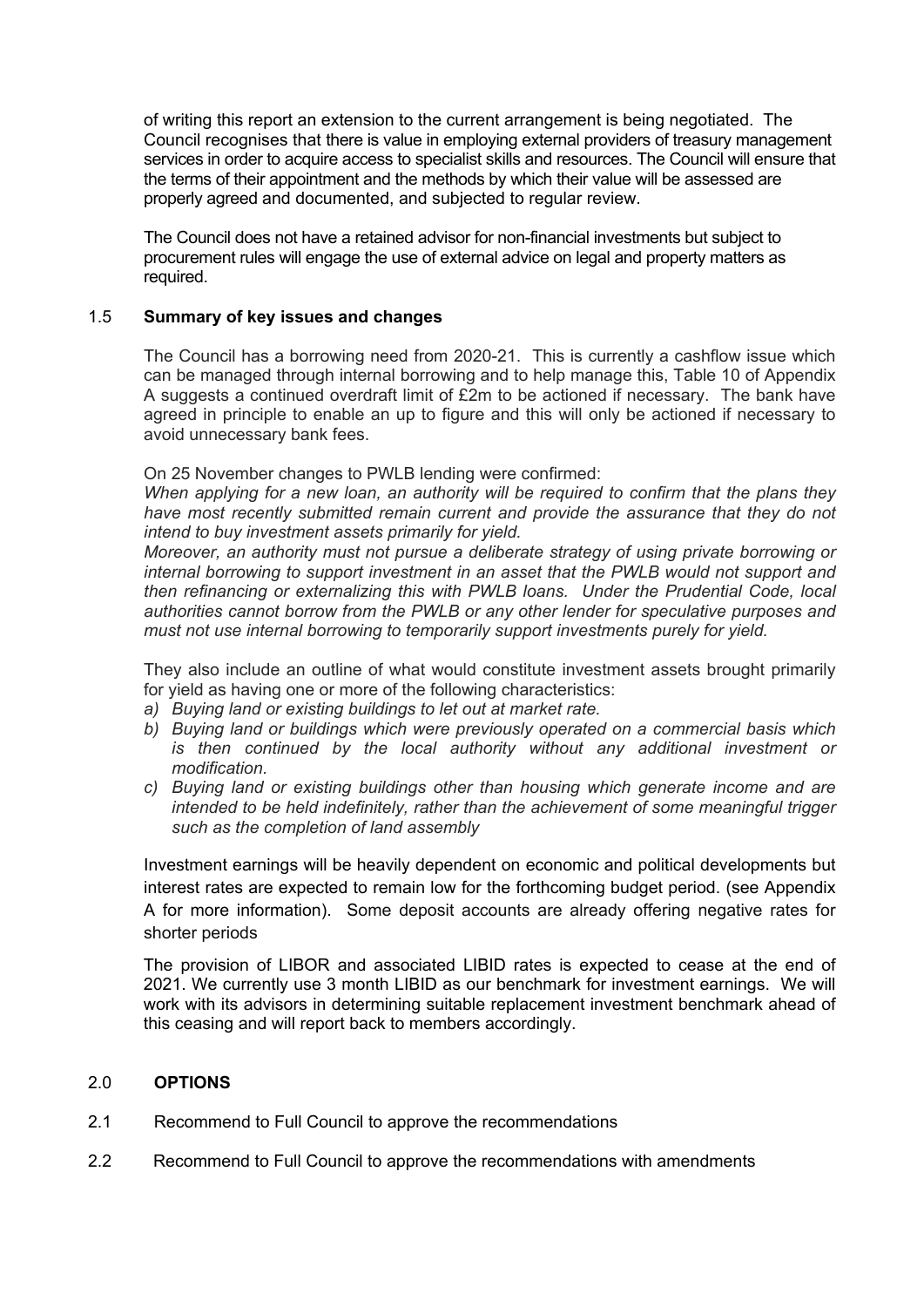# 3.0 **REASONS FOR RECOMMENDATION(S)**

3.1 To comply with the Local Government Act 2003 and to safeguard the Council's financial assets whilst maximising returns

# 4.0 **EXPECTED BENEFITS**

4.1 To ensure Members are updated regularly on the Treasury Management service so that they can adequately scrutinise treasury management activity.

# 5.0 **IMPLICATIONS**

In preparing this report, the report author has considered the likely implications of the decision - particularly in terms of Carbon Footprint / Environmental Issues; Constitutional & Legal; Contracts; Corporate Priorities; Crime & Disorder; Equality & Diversity/Human Rights; Financial; Health & Wellbeing; Reputation; Risk Management; Safeguarding; Staffing; Stakeholders/Consultation/Timescales; Transformation Programme; Other. Where the report author considers that there may be implications under one or more of these headings, these are identified below:

# 5.1 **Financial**

5.1.1The report is of a financial nature and financial details are included in the report and appendices

#### 5.2 **Risk Management**

5.2.1 I can confirm that risk has been given careful consideration and it is addressed in TMP1 within the Treasury Policy Statement 2021-22.

# 6.0 **WARDS/COMMUNITIES AFFECTED**

6.1 N/A

# 7.0 **ACRONYMS**

7.1CFR - Capital Financing Requirement

CDS - Credit Default Swap

CIPFA - Chartered Institute of Public Finance & Accountancy

CNAV - Constant Net Asset Value

- MHCLG Ministry for Housing Communities & Local Government
- DMADF Debt Management Account Deposit Facility
- HRA Housing Revenue Account
- LIBID London Inter-bank Bid rate
- MPC Monetary Policy Committee
- MRP Minimum Revenue Provision
- PFI Private Finance Initiative

PWLB - Public Works Loans Board

TMP - Treasury Management Practice

VRP – Voluntary Revenue Provision

# Background papers:- None

## **Lead Contact Officer**

| Name and Post:    | Margaret Bailey, Senior Accountant Capital & Treasury |
|-------------------|-------------------------------------------------------|
| Telephone Number: | 01362 656218                                          |
| Email:            | margaret.bailey@breckland.gov.uk                      |

| <b>Key Decision:</b> | Yes |
|----------------------|-----|
|                      |     |